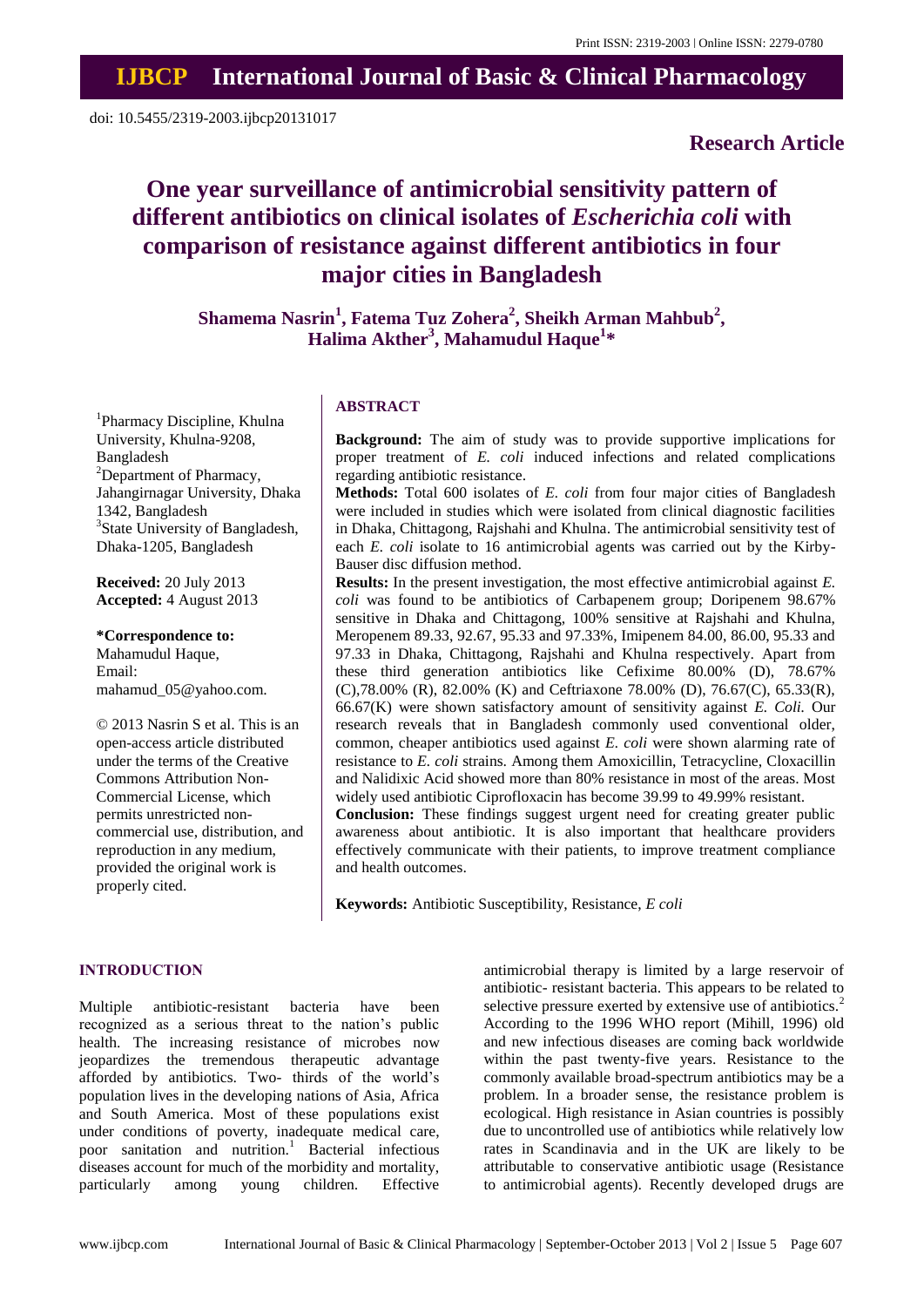scarce in developing countries. Even in the tertiary referral hospitals first line drugs are ampicillin, chloramphenicol, erythromycin, gentamicin, penicillin, and tetracycline. Antibiotic use is unregulated and may be purchased in pharmacies or general stores with and without prescriptions. Locally produced antibiotics in some cases have low potency. Because laboratory facilities are not widely available, most patients are treated empirically using antibacterial in acute diarrheal diseases and respiratory tract infections even though in a good number of cases these are viral infections. Increasingly, problems of resistance in pneumococcal infections, tuberculosis, typhoid fever, sexually transmitted diseases, and nosocomial infections occur.<sup>3</sup> Managing the problem of antimicrobial resistance in developing countries should include the following, 1) Improved access to diagnostic laboratories, 2) Surveys to detect the emergence of resistance, 3) Regulation of the use of antibiotics, 4) Train prescribers of antibiotics, and 5) Education of the public. Data on resistance, prevalence and antimicrobial use is lacking in developing countries. In addition, there are constraints to the development of effective surveillance because of lack of laboratory facilities among other factors. Antimicrobial resistance in developing countries require improved surveillance of antimicrobial resistance that will contribute to providing relevant data to prescribers and aid in developing disease control strategies.<sup>4-5</sup> Antibiotic resistance to pathogens is identified as a major contributing factor. Resistance may be developed due to widespread empiric use of broadspectrum antibiotic. Improper dose and easy availability of antibiotic from pharmacy may cause the development of bacterial resistance. As a consequence, treatment tends to become more expensive, less efficient and more prone to cause iatrogenic complication.<sup>6</sup>

In this study, the susceptibility of *E. coli* strains isolated in four major cities of Bangladesh was investigated against different antimicrobial agents to provide supportive implications for the proper treatment of these microbial induced infections and related complications. This study also revealed the irrational uses of antibiotic in different city with investigational comparison.

## **METHODS**

Patients were referred by community practitioners, clinics, and hospitals throughout Dhaka, Chittagong, Khulna and Rajshahi four major cities of Bangladesh to the Popular Diagnostic Centre (Dhaka, Chittagong and Rajshahi) and City imaging Centre (Khulna) private laboratory and clinical diagnostic facility for evaluation of possible serious bacterial infection, among them isolates of *E. coli* were chosen for this study. The study includes clinical isolates of *E. coli from* urine, pus or stool of patient*.* The specimens and identification of isolates was done by standard microbiological method according to Cheesbrough<sup>7</sup> and Cowan. The antimicrobial sensitivity test of each isolate was carried out by the Kirby-Bauser disc diffusion method. $8$  and as per recommendation of National Committee for Clinical Laboratory Standards.<sup>9</sup> The results were expressed as susceptible/resistant according to criteria developed by NCCLS and Manual of Antimicrobial Susceptibility Testing guidelines (Coyle, 2005; Cheesbrough, 2006; Tesung guidelines (Coyn, 2000), Checocoongu, 2000), Okonko et al., 2009 a, b).<sup>10-11</sup> The discs used contained following antibiotics: amoxicillin (AMX) 30 mcg, ampicillin (AMP) 25mcg; Ceftazidime (CAZ) 30mcg; ceftriaxone (CRO) 30mcg; chloramphenicol (CHL) 30mcg; ciprofloxacin (CIP) 5mcg; Cloxacillin, (CXL) 5mcg; co-trimoxazole, (CRX ) 25mcg; Doxycycline DOX (30mcg); Gentamicin (GEN) 10 mcg; Nalidixic acid (NAL) 30 mcg; Imipenem (IPM) 10 mcg; Netilmicin (NET) 10 mcg; Tetracycline (TET) 30 mcg; Doripenem (BCTM, Dickinson) 10 mcg; Meropenem 10 mcg, Cefixime (Thermo scientific) 5 mcg.

#### *General Procedure & Equipment*

All media were sterilized by autoclaving at 121°C for 15 min. in an autoclave (Equirtron, India). Glassware such as pipette**,** petri dish etc. were sterilized at 160°C for 1 hour in a hot- air oven (Gallenkamp, UK) prior to use. Agar slant was prepared, kept at room temperature and all inoculations & subculturing was done under aseptic condition in a laminar air flow cabinet (manufactured by SAARC, Bangladesh). The inoculated cultures were incubated in incubator (Binder, Germany) at 37°C. Accurate weights were measured by using an analytical balance (Sartorius, Model BL-150, USA). Constant heating was done using a water bath (Memmert, Germany)

#### *Bacterial identification*

Isolates of *Escherichia coli* were identified by catalase test, Motility Indole Urea test and Triple sugar Iron Agar test.

#### *Culturing of E. coli*

Those isolates whose Antimicrobial Susceptibility were to be performed were at first sub cultured in freshly prepared MacConkey (MC) agar medium (MAC) under laminar air flow cabinet & the organism were allowed to incubate overnight at 37°C. The media were from Himedia Laboratories Pvt. Limited, Mumbai (Bombay)- 400086, India. The composition of MC agar medium (in gram per liter) was given Peptone-17, Protease Peptone-3, Lactose-10, Bile salts no 3-1.5, Sodium chloride-5, Neutral red-0.03, Crystal violet-0.001, Agar-13.5, Distilled Water-1000 ml.

*Data Analysis:* Data were analyzed by using Microsoft excel.

#### **RESULTS**

Resistance and sensitivity patterns of *Escherichia coli* in 4 major cities to several antimicrobial agents are given in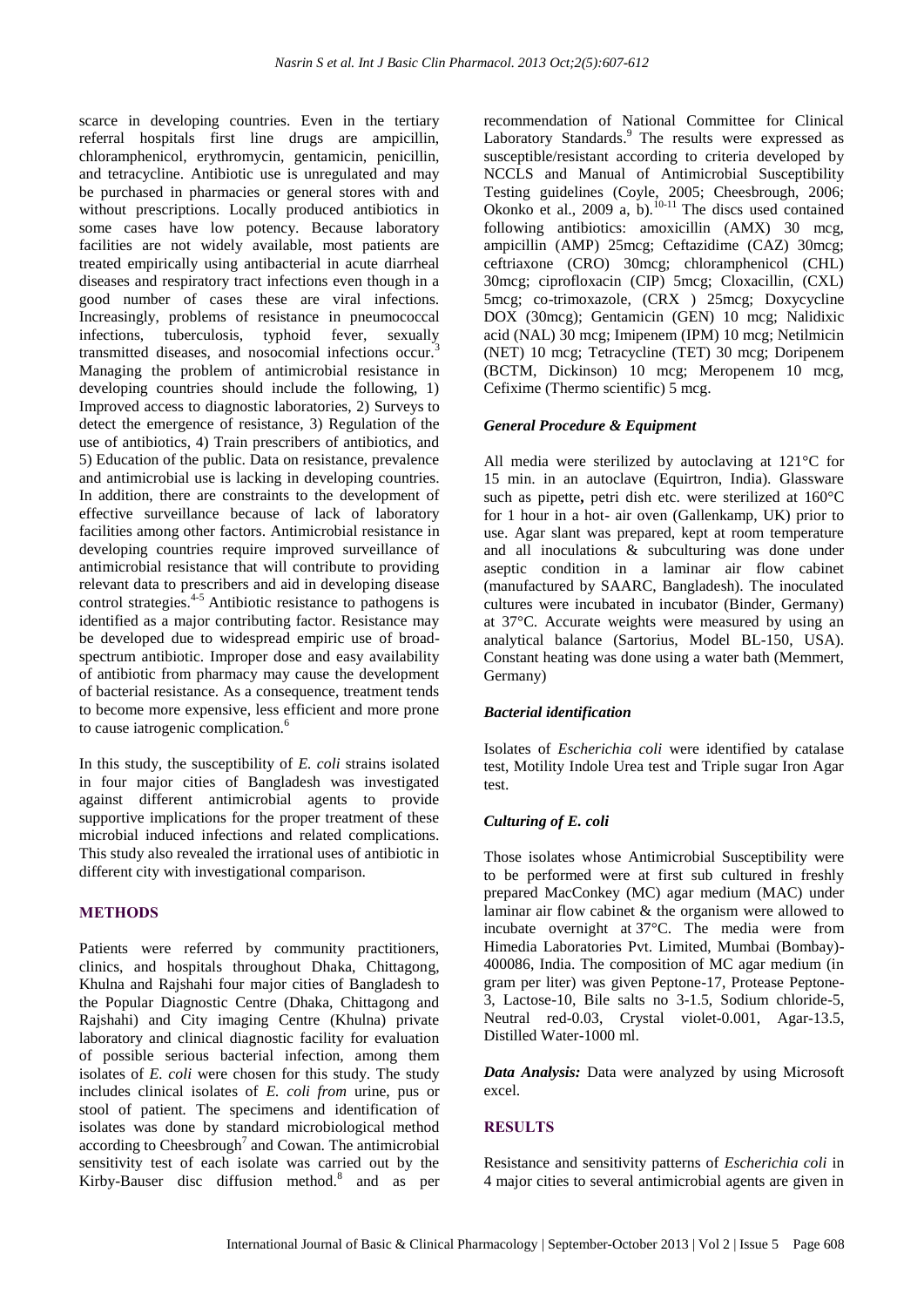Table 1 and graphical representation of resistance pattern are given in Figure 1. A total of 600 samples (150 from each division) were used. Number of isolates found in different specimen is given in Table 2.



**Figure 1: Graphical representation of resistance pattern against** *E. coli* **in four cities of Bangladesh.**

| Table 1: Resistance and sensitivity patterns of <i>Escherichia coli</i> in 4 major cities; Here Dhaka, Chittagong, Rajshahi |  |
|-----------------------------------------------------------------------------------------------------------------------------|--|
| and Khulna is denoted as D, C, R and K respectively.                                                                        |  |

| <b>Antibiotic</b> | <b>Resistant</b> |               |                |              | <b>Sensitive</b> |               |             | $\%R$ |       |               | $\%S$        |              |       |               |              |              |
|-------------------|------------------|---------------|----------------|--------------|------------------|---------------|-------------|-------|-------|---------------|--------------|--------------|-------|---------------|--------------|--------------|
|                   | D                | $\mathcal{C}$ | $\mathbf R$    | $\mathbf{K}$ | D                | $\mathcal{C}$ | $\mathbf R$ | K     | D     | $\mathcal{C}$ | $\mathbb{R}$ | $\mathbf{K}$ | D     | $\mathcal{C}$ | $\mathbb{R}$ | $\mathbf{K}$ |
| Nalidixic Acid    | 129              | 104           | 103            | 110          | 15               | 35            | 43          | 39    | 86.00 | 69.33         | 68.67        | 73.33        | 10.00 | 23.33         | 28.67        | 26.00        |
| Ceftriaxone       | 26               | 23            | 18             | 20           | 117              | 115           | 98          | 100   | 17.33 | 15.33         | 12.00        | 13.33        | 78.00 | 76.67         | 65.33        | 66.67        |
| Doxycycline       | 94               | 91            | 87             | 91           | 44               | 48            | 59          | 55    | 62.67 | 60.67         | 58.00        | 60.67        | 29.33 | 32.00         | 39.33        | 36.67        |
| Amoxicillin       | 134              | 121           | 133            | 134          | 12               | 23            | 17          | 12    | 89.33 | 80.67         | 88.67        | 89.33        | 8.00  | 15.33         | 11.33        | 8.00         |
| Ciprofloxacin     | 59               | 60            | 74             | 74           | 76               | 76            | 74          | 71    | 39.33 | 40.00         | 49.33        | 49.33        | 50.67 | 50.67         | 49.33        | 47.33        |
| Chloramphenicol   | 90               | 71            | 76             | 74           | 52               | 70            | 70          | 72    | 60.00 | 47.33         | 50.67        | 49.33        | 34.67 | 46.67         | 46.67        | 48.00        |
| Netilmicin        | 27               | 28            | 36             | 29           | 117              | 114           | 110         | 117   | 18.00 | 18.67         | 24.00        | 19.33        | 78.00 | 76.00         | 73.33        | 78.00        |
| Imipenem          | 8                | 5             | $\overline{4}$ | 1            | 126              | 129           | 143         | 146   | 5.33  | 3.33          | 2.67         | 0.67         | 84.00 | 86.00         | 95.33        | 97.33        |
| Ceftazidime       | 62               | 60            | 60             | 66           | 79               | 76            | 79          | 71    | 41.33 | 40.00         | 40.00        | 44.00        | 52.67 | 50.67         | 52.67        | 47.33        |
| Gentamicin        | 60               | 63            | 59             | 60           | 84               | 83            | 84          | 86    | 40.00 | 42.00         | 39.33        | 40.00        | 56.00 | 55.33         | 56.00        | 57.33        |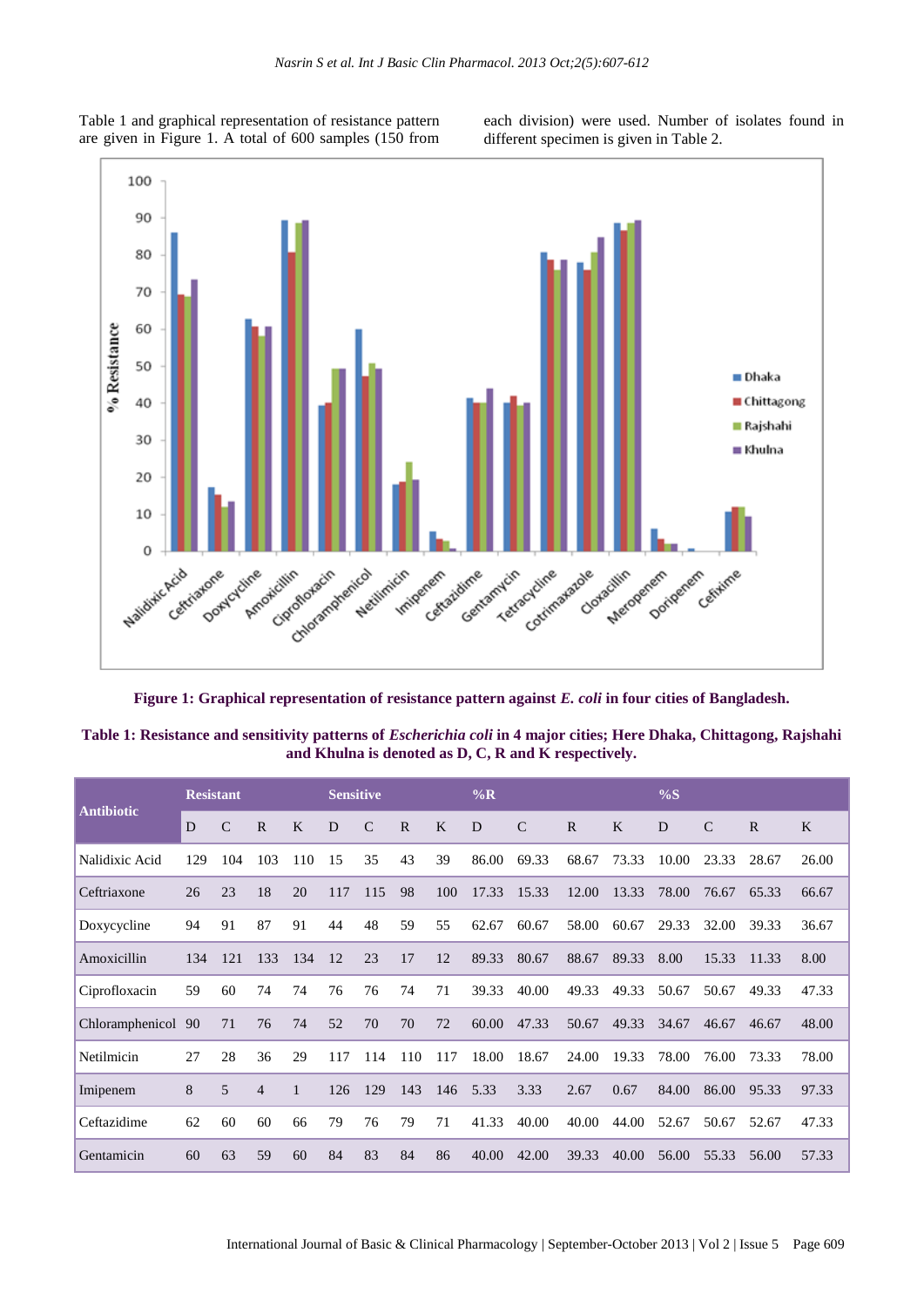| Tetracycline  | 121 | 118         | 114      | 118      | 21  | 36  | 32  | 29  | 80.67 | 78.67 | 76.00 | 78.67 | 14.00 | 24.00 | 21.33  | 19.33  |
|---------------|-----|-------------|----------|----------|-----|-----|-----|-----|-------|-------|-------|-------|-------|-------|--------|--------|
| Cotrimoxazole | 117 | 114         | 121      | 127      | 29  | 31  | 29  | 20  | 78.00 | 76.00 | 80.67 | 84.67 | 19.33 | 20.67 | 19.33  | 13.33  |
| Cloxacillin   | 133 | 130         | 133      | 134      | -12 | 13  | 15  | 12  | 88.67 | 86.67 | 88.67 | 89.33 | 8.00  | 8.67  | 10.00  | 8.00   |
| Meropenem     | 9   | $5^{\circ}$ | 3        | 3        | 134 | 139 | 143 | 146 | 6.00  | 3.33  | 2.00  | 2.00  | 89.33 | 92.67 | 95.33  | 97.33  |
| Doripenem     |     | $\Omega$    | $\Omega$ | $\Omega$ | 148 | 148 | 150 | 150 | 0.67  | 0.00  | 0.00  | 0.00  | 98.67 | 98.67 | 100.00 | 100.00 |
| Cefixime      | 16  | 18          | 18       | 14       | 120 | 118 | 117 | 123 | 10.67 | 12.00 | 12.00 | 9.33  | 80.00 | 78.67 | 78.00  | 82.00  |

# **Table 2: Number of isolates found in different specimen.**

|               | <b>Specimen</b> |       |              |         |  |  |  |  |  |  |  |
|---------------|-----------------|-------|--------------|---------|--|--|--|--|--|--|--|
| <b>Region</b> | <b>Stool</b>    | Urine | <b>Blood</b> | Unknown |  |  |  |  |  |  |  |
| Dhaka         | 46              | 69    | 19           | 16      |  |  |  |  |  |  |  |
| Chittagong    | 43              | 79    | 21           |         |  |  |  |  |  |  |  |
| Rajshahi      | 54              | 70    | 15           | 11      |  |  |  |  |  |  |  |
| Khulna        | 49              | 75    | 20           | 6       |  |  |  |  |  |  |  |

#### **DISCUSSION**

In our one-year study it was observed that the isolates of *E .coli* showed different degree of resistance to different antimicrobials. Maximum numbers of isolates were collected from urine indicating that urinary tract was more prone to infection by *E. coli,* which corresponds*,* to finding by authors (Iqbal et al., 2002).<sup>12</sup> In this study, the less resistant drug found was Doripenem >Imipenem> Meropenem. From the result of Table 1 it is clear that these three antibiotics are more resistant in Dhaka city than other rural area. The possible cause behind this would be – as Dhaka is the capital city of Bangladesh most of the specialized doctors reside here and practicing in specialized hospitals that are mostly located in Dhaka. Critical conditioned patients requiring emergency attention come to these specialized hospitals in Dhaka for treatment. Doripenem, Imipenem and Meropenem are the last line therapy which is costly and mostly given to critical conditioned patient as the last resort to combat fatality. Unfortunately if the patient died the antibiotic course left untreated and resistant strain are come back to the environment. Another cause that may contribute to lesser availability of these sensitive strains in rural regions is that people of the rural and suburban area seek medications from RMP, Quack even Chemists they usually refrain from prescribing latest advance molecules as they tend to be expensive. In rural Bangladesh, for example, 95% of drugs consumed for 1 month by more than 2,000 study participants came from local pharmacies; only 8% were prescribed by physicians.<sup>13</sup> People are encouraged to buy from unofficial distributors

because drugs often are not available in government hospitals. 14

In the present study percentages (average) of isolates showed sensitivity to Cefixime, Ceftriaxone and Ceftazidime were 79.66%, 71.66% and 50.83%. In contrast Rahman et al (1990) observed percentages of *E. coli* isolates sensitive to Ceftriaxone to be 95%. Hence our findings suggest significant increase in resistance against these drugs by *E. coli* during the last 13 years in Bangladesh. Loss of both Ompc porins in laboratory mutants of *E. coli* has been reported to determine an 8 to 16-fold increase in the MICs of Cephalosporins (Jocoby and sutton, 1985).

We found Ciprofloxacin most widely used antibiotic against *E. coli* showed average resistance in four major cities is significantly greater than the findings of Winokur et al  $(2001)^{15}$  who found 15.2% of isolates were resistant to ciprofloxacin. In another study (Ahmed et al.,  $2001$ )<sup>16</sup> observed that 78 to 98 % of isolates were found to be sensitive to ciprofloxacin and Gentamycin whereas in our study 49.5% (Average) and 56.16% (Average) of isolates were sensitive to ciprofloxacin and Gentamycin respectively. Our findings indicate that the resistance of these antibiotics has been alarmingly increased in the last few years in Bangladesh. McDonald et al.  $(2001)^{17}$ suggests that mutation in gyrA gene have relationship with ciprofloxacin resistance. In another study Ena et al,  $(1998)^{18}$  observed the increase in the use of fluoroquinolones was associated with a significant increase in ciprofloxacin resistant *E. coli* isolated from urinary tract sources 3 to 20% against Ciprofloxacin.

The most resistant drugs found were Amoxicillin-89.33%(D), 80.67% (C), 88.67%(R), 89.33%(K); Cloxacillin-88.67% (D),  $86.67\%$  (C),  $88.67\%$  (R), 89.33(K); Nalidixic Acid- 86.00% (D), 69.33% (C), 68.67% (R), 73.33% (K); Tetracycline- 80.67% (D), 78.67% (C), 76.00% (R), 78.67% (K); Cotrimoxazole-78.00% (D), 76.00%(C), 80.67(R),84.67(K). One of the major causes was described by Calva et  $al<sup>19</sup>$ , that drugs more commonly affected by bacterial resistance in developing countries are generally inexpensive and popular broad-spectrum agents. Moreover drug vendors in rural area usually have little or no knowledge of the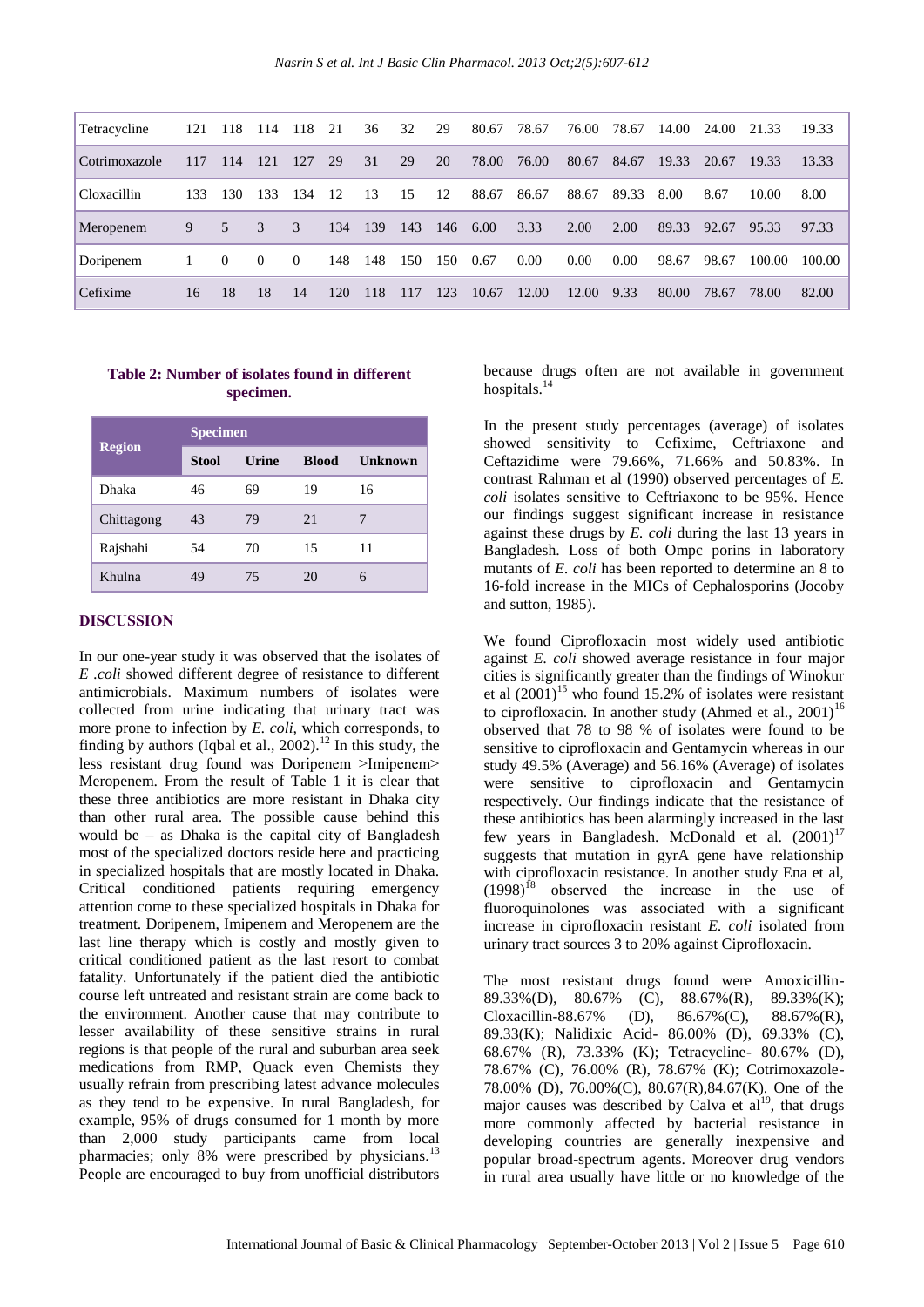required dosage regimen, indications, or contraindications and They often suggest conventional, cheaper antibiotics owing to people's affordability which make these antibiotics more resistant in rural areas.<sup>20,21</sup> However, the relationship between antibiotic use and the emergence and spread of resistance is a complex one. Resistance of pathogens to these available, cheap, older and commonly abused drugs would definitely result in high cost of treatment, longer hospital stay and therapeutic failure, which might lead to life threatening diseases and more deaths (Lau et al.,  $2004$ ).<sup>22</sup> In many African, Asian, and Latin American countries, common antibiotics readily available on demand from hospitals, pharmacies, patent medicine stalls, road side stalls and hawkers are cheaper and old generic antibiotics.<sup>23</sup> Another observation from our one year surveillance was that only costly and last line antibiotics become resistant in City areas rather than rural areas like Khulna and Rajshahi. Cheaper antibiotics are more resistant in rural areas than City areas.

#### **CONCLUSION**

A good, representative database on the current status of antibiotic resistance among common and important pathogens is essential for the proper treatment of infectious diseases in the Bangladesh. From the above discussion it is clear that the present situation of antibiotic resistance is alarming. Though Meropenem, Doripenem and Imipenem showed highest sensitivity but they are the last line of defense against *E. coli*. Restricted uses of these drugs are suggested in critical areas to avoid emergence of resistant strains. Apart from these Ciprofloxacin and Cephalosporin's still remains good option against *E. coli* but unfortunately ciprofloxacin lost its faith due to resistance which clearly indicates irrational use of this antibiotics widely in Bangladesh. This study reveals that Cefixime is most effective drug with highest sensitivity against *E. coli* among Cephalosporin's. As antibiotics are life saving drugs, therefore, it is very important to ensure rational use of antibiotics. Otherwise, it will develop drug resistant organisms. To avoid all those anomalies, prescription of antibiotics by quack should be prohibited, physician should not prescribe without pathological investigation as well as government, doctors, pharmacists, patients and all health related personnel should be alert and conscious to ensure rational use of antibiotics.

# **REFERENCES**

- 1. Walash JA, Warren KS. Selective primary health care; an interim strategy for disease control in developing countries. New Engl J Med 1979;301:967-74.
- 2. Kunin CM. Rational use of antibiotics. WHO Drug information. 1990;4(1):4-7.
- 3. Hart & Kariuki. Antimicrobial resistance in developing countries. Br Med J 1998; 317: 647-50.
- 4. Shears P. Antibiotic resistance in the tropics. Trans. Roy. Soc. Trop. Med and Hyg 200 l;95:127-130.
- 5. Eyassu Habte-Gabr. Antimicrobial Resistance: A Global Public Health Threat. Journal of Eritrean medical association 2010;1:36-40.
- 6. Aseffa A, Yohannes G. Antibiotic sensitivity patterns of prevalent bacterial pathogens in Gondar, Ethiopia. East Afr Med J. 1996;73(1):67-71.
- 7. M. Cheesbrough, Medical Laboratory Manual for Tropical Countries, Microbiology, Vol 2 Tropical Health Technology/Butterworth and Co. Ltd., Cambridgeshire/Kent;1984.
- 8. Bauer AW, Kirby WM, Sherris JC, Turck M. Antibiotic susceptibility testing by a standardized single disk method. Am J Clin Pathol. 1966 Apr;45(4):493-6.
- 9. National Committee for Clinical Laboratory Standards, Methods for dilution antimicrobial susceptibility tests for bacteria that grow aerobically, 3rd Edition, approved standard (NCCLS, Pennsylvania, Document M7-A3, 1997.
- 10. Coyle MB. Manual of Antimicrobial Susceptibility Testing. American Society for Microbiology Press, Washington D.C. 2005; 25-39.
- 11. Cheesbrough M. District Laboratory Practice in Tropical Countries. Cambridge University press. 2006;434.
- 12. Iqbal MK, Patel IK. Susceptibility patterns of Escherichia coli: Prevalence of multidrugresistant isolates and extended spectrum beta-Lactamase phenotype. J Pak Med Asso. 2002; 52:407-17.
- 13. Hossain MM, Glass RI, Khan MR. Antibiotic use in a rural community in Bangladesh. Int J Epidemiol 1982;11:402-5.
- 14. Goel P, Ross-Degnan D, Berman P, Soumerai S. Retail pharmacies in developing countries: a behavior and intervention framework. Soc Sci Med  $1996 \cdot 42 \cdot 1155 - 61$
- 15. Winokur, P.L., D.L. Vonstein, L.J. Hoffman, E.K. Uhlenhopp and G.V. Doern. Evidence for transfer of CMY-2 AmpC beta-lactamase plasmids between Escherichia coli and Salmonella isolates from food animals and humans. Antimicrob. Agents Chemother 2001;45:2716-22.
- 16. Rosas I, Salinas E, Yela A, Calva E, Eslava C, Cravioto A. Escherichia coli in settled-dust and air samples collected in residential environments in Mexico City. Appl Environ Microbiology 1997; 63:4093-5.
- 17. McDonald, L. C., Chen, F. J., Lo, H. J., Yin, H. C., Lu, P. L., Huang, C. H., Chen, P., Lauderdale, T. L. & Ho, M. Emergence of reduced susceptibility and resistance to fluoroquinolones in Escherichia coli in Taiwan and contributions of distinct selective pressures. Antimicrobial Agents Chemotherapy 2001; 45:3084-91.
- 18. Ena, J., Lopez-Perezagua, M.D., Martinez-Peinado, C., Cia-Barrio, A.D., Ruiz-Lopez, I. Emergence of ciprofloxacin resistance in Escherichia coli isolates